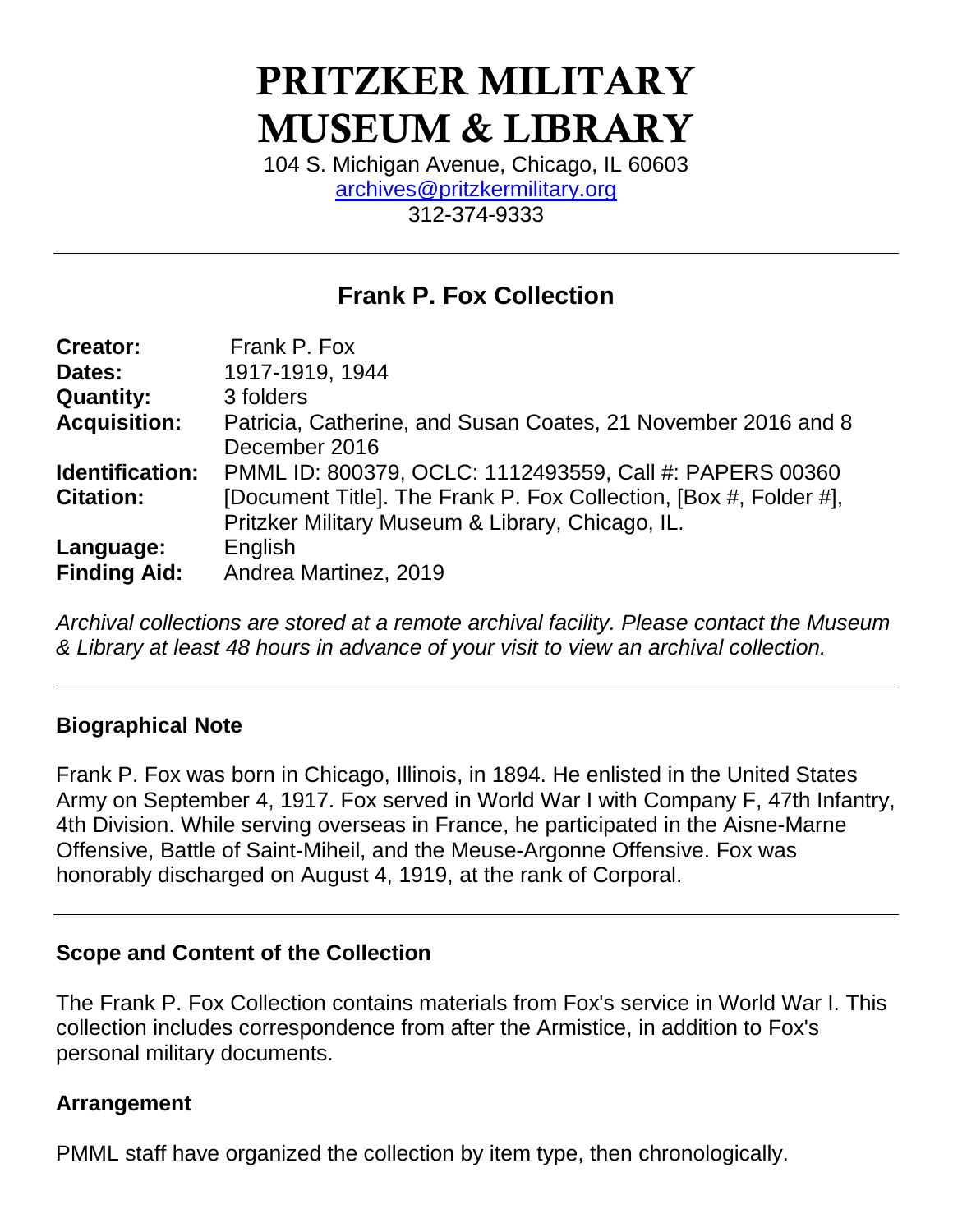## **Rights**

Copyrights held by Patricia, Catherine, and were transferred to the Pritzker Military Museum & Library. All other rights are held by the author or publisher. Users assume responsibility for following copyright laws as established by US Code Title 17.

## **Separations**

| Call<br><b>Number</b>  | <b>Description</b>                                                                                                                                                          | <b>Location</b> |
|------------------------|-----------------------------------------------------------------------------------------------------------------------------------------------------------------------------|-----------------|
|                        | <b>Photographs</b>                                                                                                                                                          |                 |
| <b>PHOTO</b><br>04850  | Frank Fox and four other soldiers in Germany,<br>written on back "After a meal at the Y.M.C.A."                                                                             |                 |
| <b>PHOTO</b><br>04851  | Postcard photograph of Frank P. Fox in uniform,<br>two soldiers, and Elise and Norma Frankenbush<br>at Camp Grant, written on back "Elsie, Frank,<br>Norma (on his lap)"    |                 |
| <b>PHOTO</b><br>04852  | Postcard photograph of Frank P. Fox in uniform,<br>two soldiers, Elise and Norma Frankenbush at<br>Camp Grant, written on back "Elsie, Frank,<br>Norma, 2 unknown soldiers" |                 |
| <b>PHOTO</b><br>04853  | Frank Fox on horseback with soldiers behind him<br>at Camp Pike in 1917, written on back "Frank"<br>Fox"                                                                    |                 |
|                        | <b>Artifacts</b>                                                                                                                                                            |                 |
| <b>REALIA</b><br>04922 | World War II Air Raid Helmet with Civil Defense<br>logo                                                                                                                     |                 |
| <b>REALIA</b><br>04923 | WWI olive drab wool field breeches                                                                                                                                          |                 |
| <b>REALIA</b><br>04924 | <b>WWI</b> puttees                                                                                                                                                          |                 |
| <b>REALIA</b><br>04925 | WWI olive drab tunic jacket with 4th Infantry<br>Division patch                                                                                                             |                 |
|                        |                                                                                                                                                                             |                 |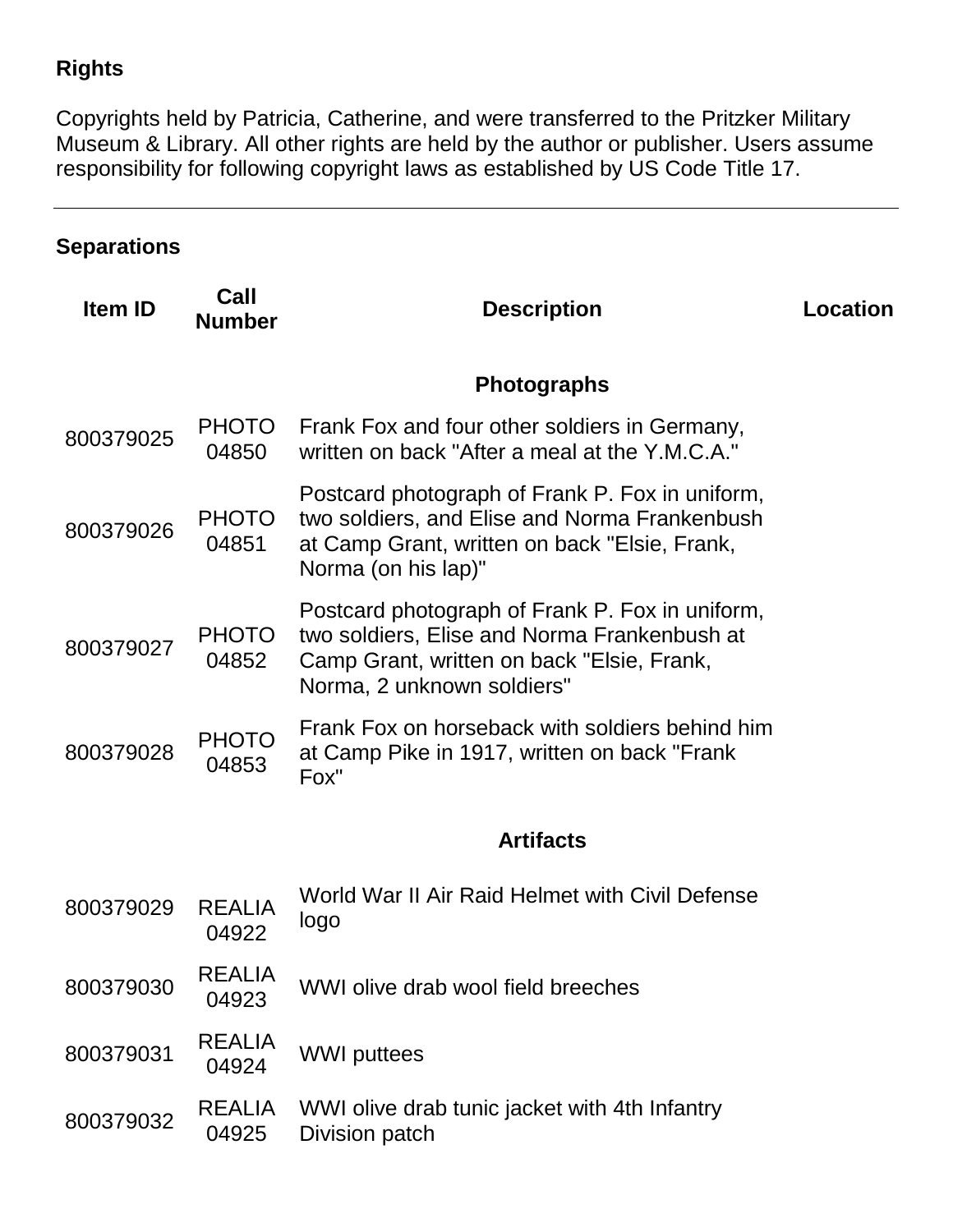| 800379033 | <b>REALIA</b><br>04926 | American Expeditionary Forces, 4th Infantry<br>Division embroidered flag, 1918        |
|-----------|------------------------|---------------------------------------------------------------------------------------|
| 800379034 | <b>REALIA</b><br>04927 | Brown Corporal chevron patch                                                          |
| 800379035 | <b>REALIA</b><br>04928 | Brown and olive drab Corporal chevron patch                                           |
| 800379036 | <b>REALIA</b><br>04929 | 4th Infantry Division shoulder sleeve insignia, OD<br>wool and green embroidery       |
| 800379037 | <b>REALIA</b><br>04930 | 4th Infantry Division shoulder sleeve insignia, OD<br>and green felt                  |
| 800379038 | <b>REALIA</b><br>04931 | 4th Infantry Division shoulder sleeve insignia, OD<br>felt and light green embroidery |
| 800379039 | <b>REALIA</b><br>04932 | Frank Fox identification tag with name, country,<br>rank, and service number          |
| 800379040 | <b>REALIA</b><br>04933 | Frank Fox identification tag with name, country,<br>and service number                |
| 800379041 | <b>REALIA</b><br>04934 | World War I Victory Medal with four battle clasps<br>and original box                 |
| 800379042 | <b>REALIA</b><br>04935 | Black crocodile leather wallet [originally had<br>German money inside from folder 2]  |
| 800379065 | <b>REALIA</b><br>04936 | Elsie Frankenbush's trifold wallet                                                    |
| 800379043 | <b>REALIA</b><br>04937 | Holy medal [originally located in The Lord's Prayer<br><b>ID booklet]</b>             |
| 800379044 | <b>REALIA</b><br>04938 | Holy medal [originally located in The Lord's Prayer<br><b>ID booklet]</b>             |
| 800379045 | <b>REALIA</b><br>04939 | Lord's Prayer ID booklet                                                              |
| 800379046 | <b>REALIA</b><br>04940 | White handkerchief with handmade Third United<br>States Army patch                    |
| 800379047 | <b>REALIA</b><br>04941 | White handkerchief with netting boarder and white<br>embroidery                       |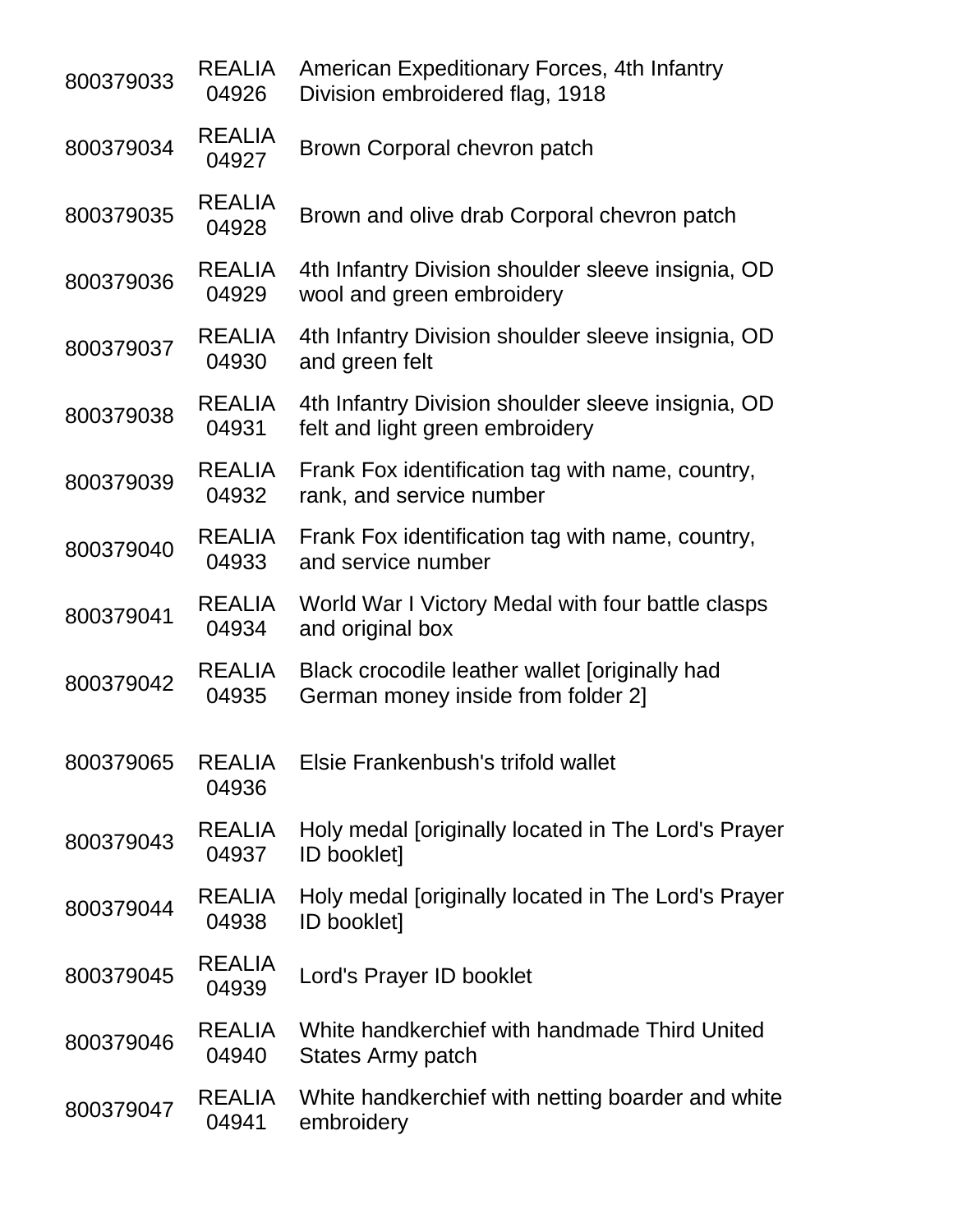| 800379048 | <b>REALIA</b><br>04942 | White silk handkerchief with blue embroidered<br>"Coblena[?]"               |  |
|-----------|------------------------|-----------------------------------------------------------------------------|--|
| 800379049 | <b>REALIA</b><br>04943 | Forget me not, soft keepsake book with poem and<br>pocket inside            |  |
| 800379050 | <b>REALIA</b><br>04944 | Artificial leather "My Honorable Discharge from<br>the U.S. Service" folder |  |
| 800379051 | <b>REALIA</b><br>04945 | Framed newspaper page, drawing on monument<br>dedicated to Fourth Division  |  |
|           |                        | <b>Serials</b>                                                              |  |
| 800379052 |                        | Ivy Leaves, 4 July 1919                                                     |  |
| 800379053 |                        | The Amaroc News, Vol. 1, No. 63, 22 June 1919<br>[too fragile to open]      |  |
| 800379054 |                        | The Amaroc News, Vol. 1, No. 65, 24 June 1919<br>[lying flat, fragile]      |  |
| 800379055 |                        | The Amaroc News, Vol. 1, No. 66, 25 June 1919<br>[too fragile to open]      |  |
| 800379056 |                        | The Amaroc News, Vol. 1, No. 68, 27 June 1919<br>[too fragile to open]      |  |
| 800379057 |                        | The Amaroc News, Vol. 1, No. 69, 28 June 1919<br>[too fragile to open]      |  |
| 800379058 |                        | The Amaroc News, Vol. 1, No. 69, 28 June 1919<br>[too fragile to open]      |  |
| 800379059 |                        | The Amaroc News, Vol. 1, No. 72, 1 July 1919<br>[too fragile to open]       |  |
| 800379060 |                        | The Amaroc News, Vol. 1, No. 74, 3 July 1919<br>[too fragile to open]       |  |
| 800379061 |                        | The Amaroc News, Vol. 1, No. 75, 4 July 1919<br>[lying flat, fragile]       |  |
| 800379062 |                        | The Amaroc News, Vol. 1, No. 76, 5 July 1919<br>[too fragile to open]       |  |
| 800379063 |                        | The Doughboy, No. 4, Vol. 1, 8 March 1919                                   |  |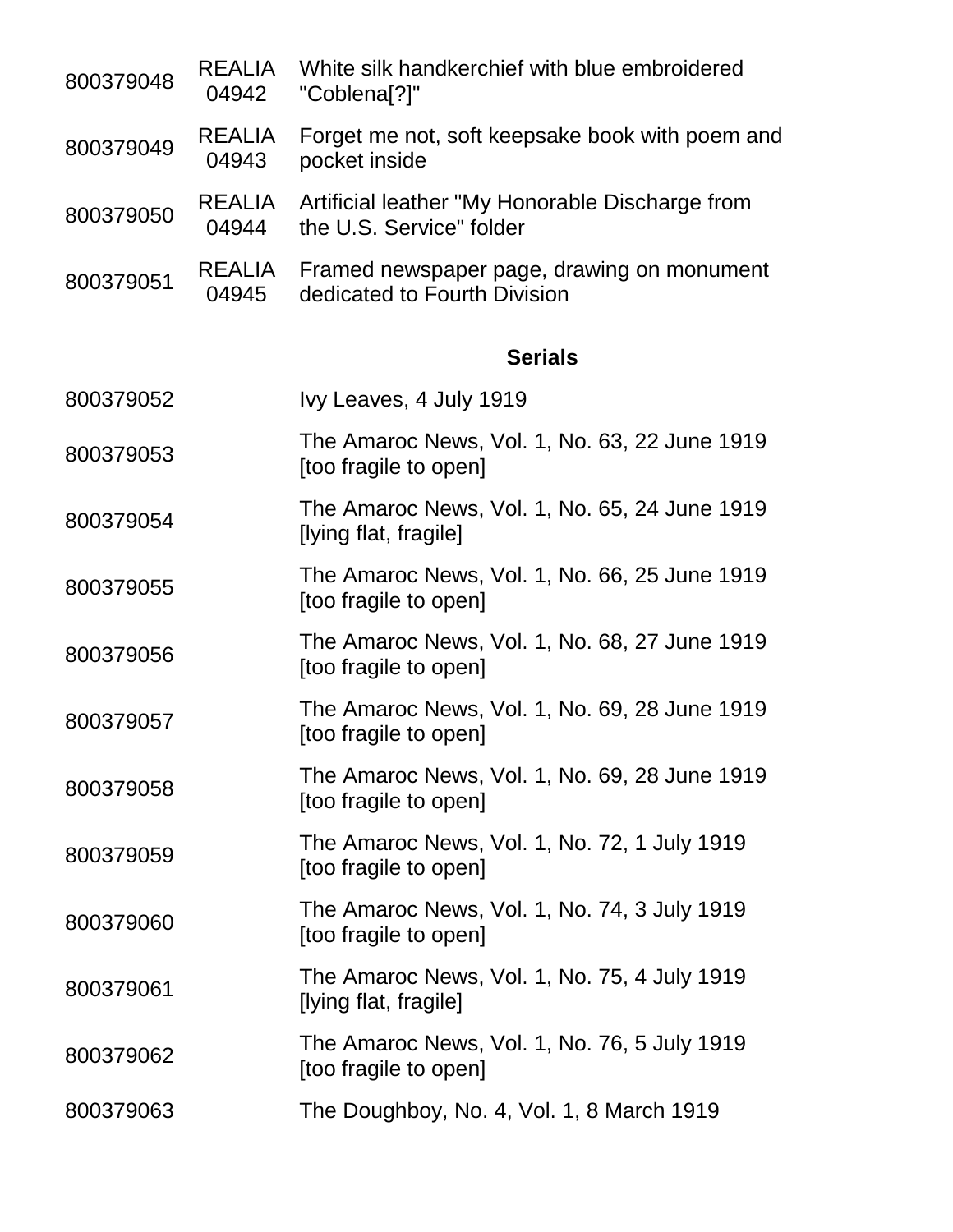2 inches of newspapers from WWII, too fragile to handle

## **Key Subjects**

This collection is indexed under the following headings in the Library's online catalog. Researchers interested in materials about related topics, persons, or places should search the catalog using these subject headings.

#### **Subjects**

United States. Army. World War, 1914-1918 World War, 1914-1918--France.

#### **Container List**

| <b>Box</b>   | <b>Folder</b> | Item ID#  | <b>Title</b>                                                                                                                                                                                    | <b>Dates</b>               |
|--------------|---------------|-----------|-------------------------------------------------------------------------------------------------------------------------------------------------------------------------------------------------|----------------------------|
| <b>SM 10</b> | 1             |           | <b>Military Documents</b>                                                                                                                                                                       | 1917, 1919                 |
|              |               | 800379001 | Draft board postcard for Frank Fox to report<br>to the Local Draft Board                                                                                                                        | 9/3/1917                   |
|              |               | 800379002 | Promotion certificate to Sergeant, 345th<br>Infantry                                                                                                                                            | 12/1/1917                  |
|              |               |           | General Orders No. 38-A, letter from John<br>800379003 J. Pershing thanking soldiers for their<br>service                                                                                       | 2/28/1919                  |
|              |               | 800379004 | Special Order No. 26A, allowing Fox to<br>wear two War Service Chevrons and<br>Special Order No. 30, allowing Fox to wear<br>the Victory Medal Service Ribbon with three<br><b>Bronze Stars</b> | $5/25/1919$ ;<br>6/11/1919 |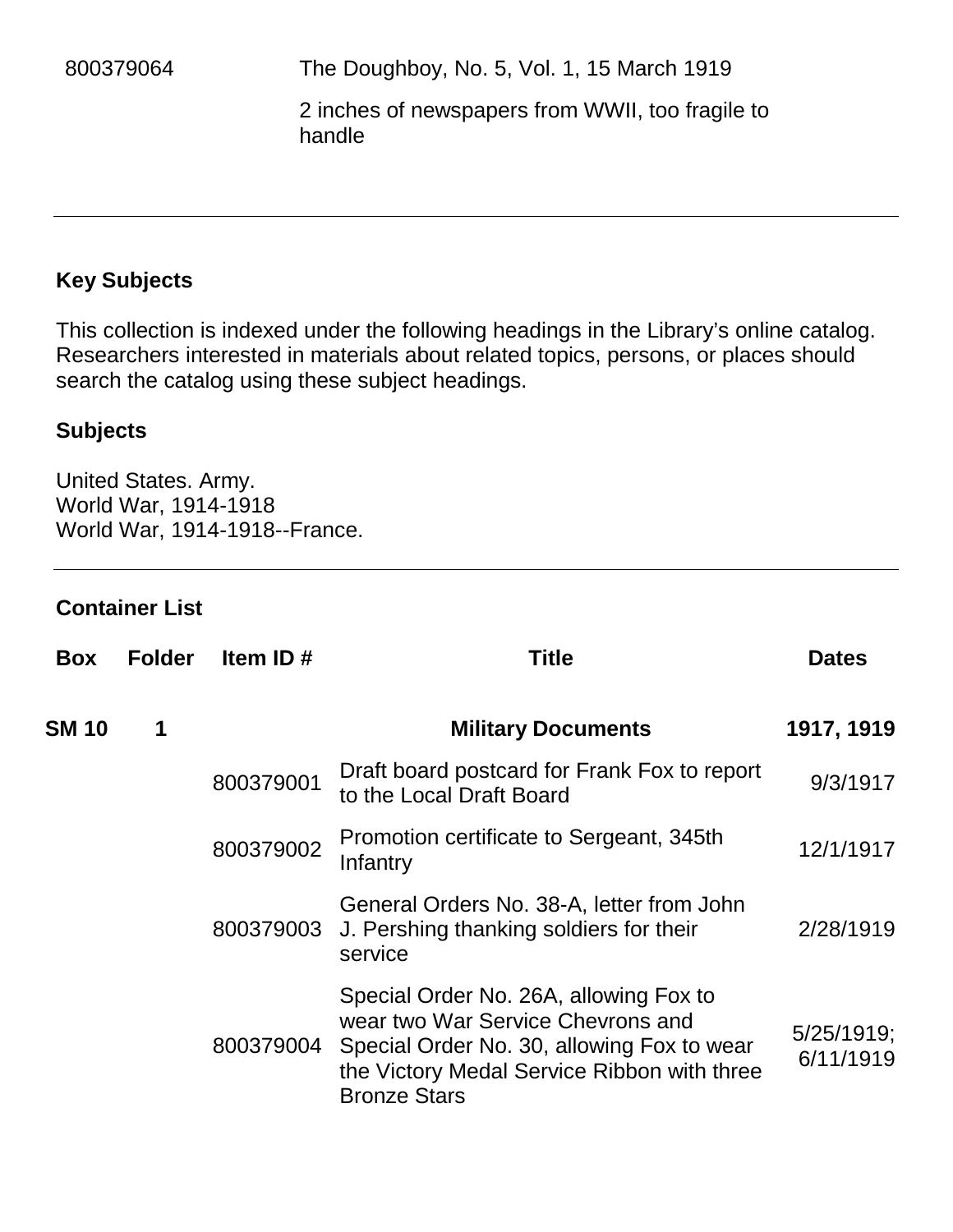|              |                | 800379005 | Order authorizing Frank Fox to wear three<br>battle clasps on his Victory Medal                                                                                                     | 7/24/1919          |
|--------------|----------------|-----------|-------------------------------------------------------------------------------------------------------------------------------------------------------------------------------------|--------------------|
|              |                | 800379006 | <b>Frank P. Fox's Enlistment Record</b><br>[photocopy]                                                                                                                              | 8/4/1919           |
|              |                | 800379007 | Frank P. Fox's Honorable Discharge<br>[Originally in artificial leather "My Honorable<br>Discharge from the U.S. Service" folder<br>listed in separations]                          | 8/4/1919           |
|              |                | 800379008 | Frank P. Fox's Honorable Discharge<br>[photocopy]                                                                                                                                   | 8/4/1919           |
|              |                | 800379009 | Frank P. Fox's Honorable Discharge<br>[photocopy]                                                                                                                                   | 8/4/1919           |
| <b>SM 10</b> | $\overline{2}$ |           | <b>World War I Related Materials</b>                                                                                                                                                | 1917-1919;<br>u.d. |
|              |                | 800379010 | Manna of the Soul: A Little Book of Prayer<br>for Men and Women                                                                                                                     | 1917               |
|              |                | 800379011 | Prayer card from inside Manna of the Soul                                                                                                                                           | u.d.               |
|              |                | 800379012 | "Chicago Heros" The Chicago Tribune                                                                                                                                                 | 1918               |
|              |                | 800379013 | Catholic Prayer Book for the Army and<br><b>Navy</b>                                                                                                                                | 1919               |
|              |                | 800379014 | German Empire 5 Mark banknote                                                                                                                                                       | 1917               |
|              |                | 800379015 | Fragment of German 1 Mark banknote                                                                                                                                                  | c. 1914            |
|              |                | 800379016 | Fragment of German 1 Mark banknote                                                                                                                                                  | c. 1914            |
|              |                | 800379017 | Fragment of German 1 Mark banknote                                                                                                                                                  | c. 1914            |
|              |                | 800379018 | Fragment of German 1 Mark banknote                                                                                                                                                  | c. 1914            |
|              |                | 800379019 | Fragment of 25 pfennig banknote                                                                                                                                                     | 1917               |
| SM 10        | 3              |           | <b>Correspondence</b>                                                                                                                                                               | 1918-1919,<br>1944 |
|              |                | 800379020 | To Sister and Brother, From Frank P. Fox:<br>letter about censorship ban being lifted,<br>Father's Day, recounting all the things he<br>couldn't write before because of censorship | 11/26/1918         |